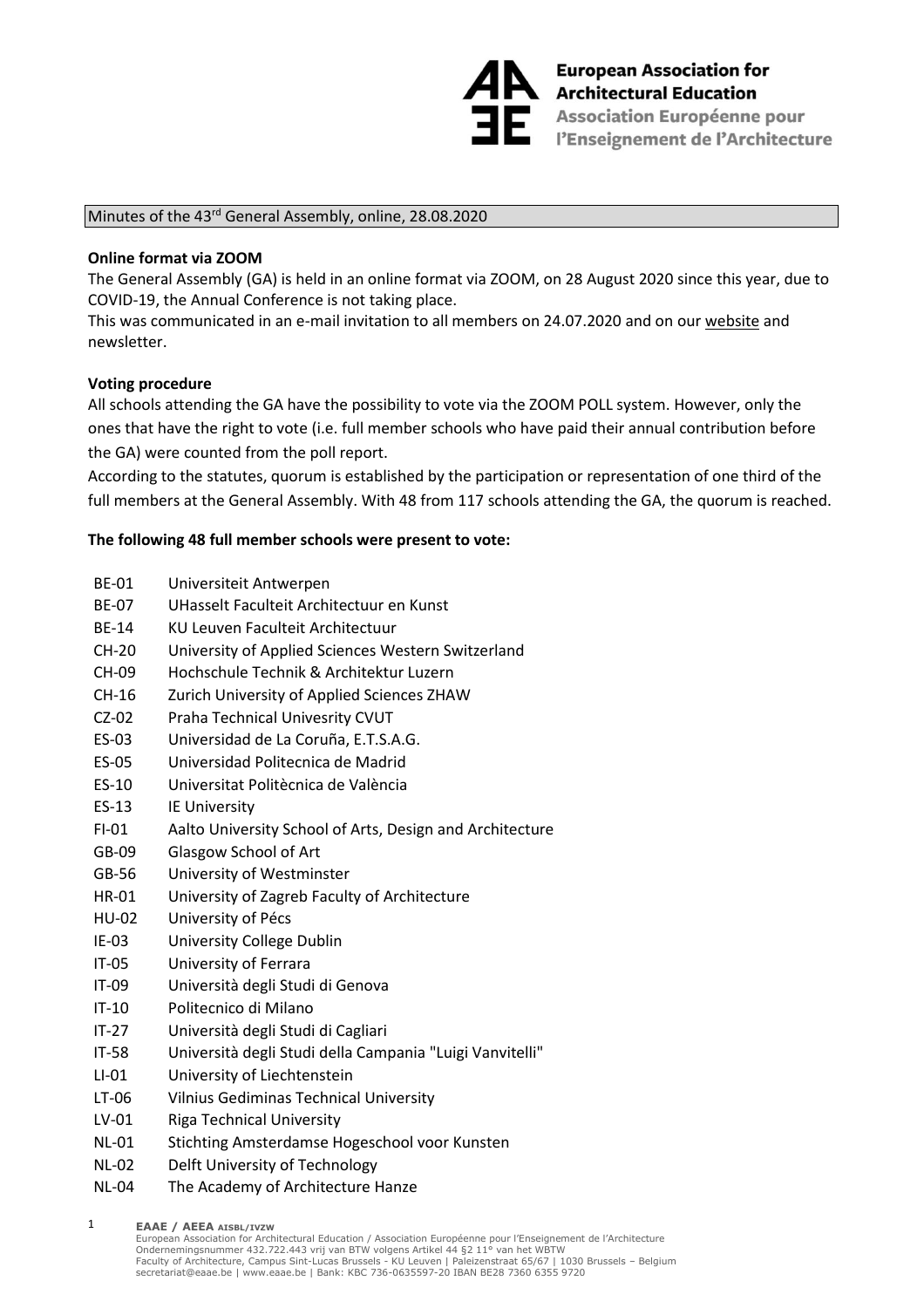

European Association fo<br>Anchitectural Education **European Association for** The Association Européenne pour<br>
l'Enseignement de l'Architecture

- NL-09 Hogeschool Rotterdam
- NL-10 Fontys School of fine and performing arts
- NL-14 ARTEZ Institute of Architecture Arnhem
- NL-15 Technische Universiteit Eindhoven
- NO-03 Oslo School of Architecture
- PL-05 Cracow University of Technology
- PT-01 Universidade de Coimbra
- PT-11 Universidade do Porto
- PT-20 Instituto Superior Manuel Teixeira Gomes
- RU-05 School of Architecture MARCH
- SI-01 Univerza v Ljubljani
- TR-03 Middle East Technical University
- TR-24 Eastern Mediterranean University
- TR-29 Atilim University Faculty of Fine Arts, Design & Architecture
- TR-87 Beykent University
- TR-92 American University of Cyprus
- IE-06 University of Limerick
- IT-17 Università degli Studi Roma Tre
- IT-30 Università degli Studi di Sassari
- NO-01 Bergen School of Architecture
- SO-01 Iceland University of the Arts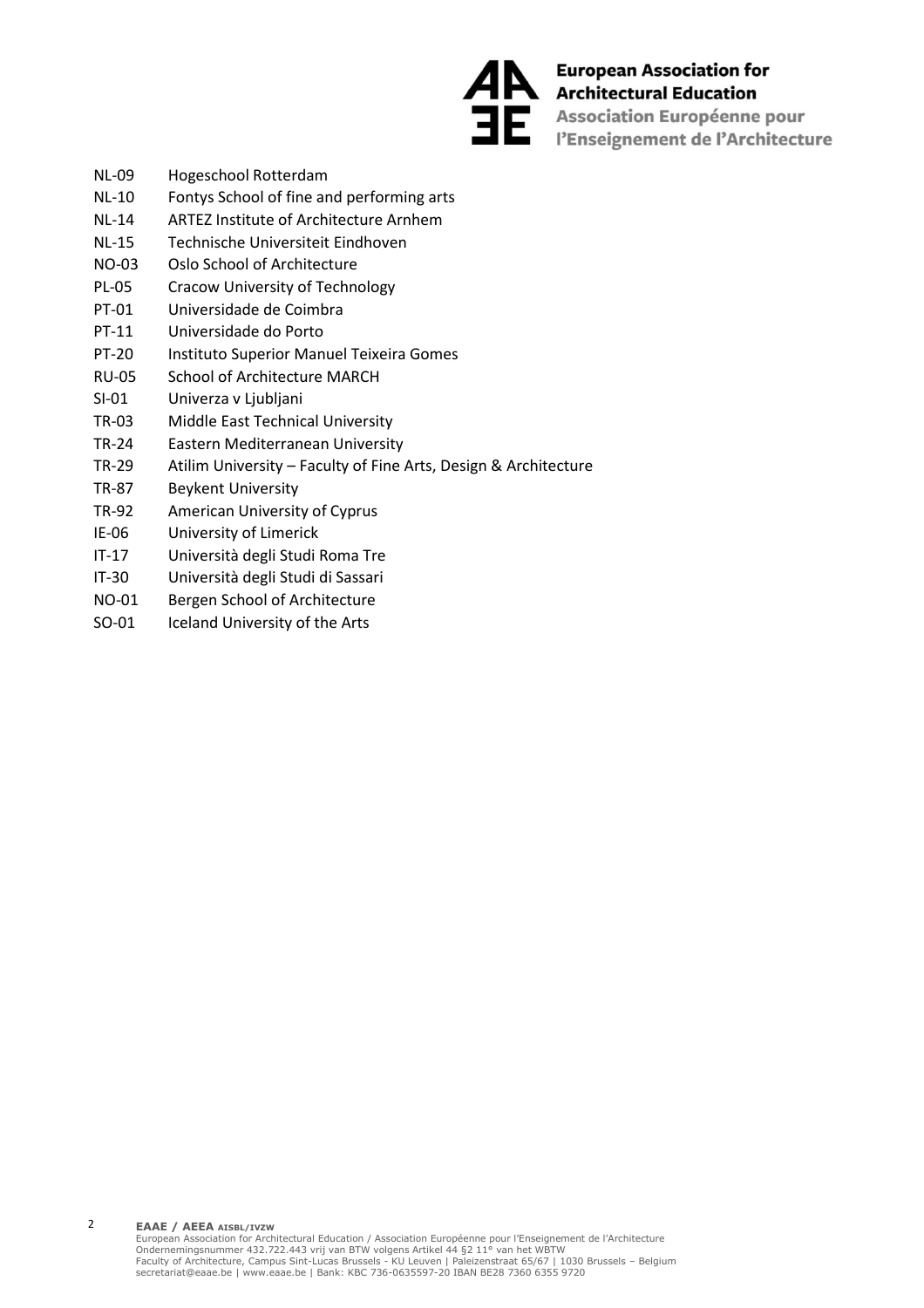

European Association for<br>Architectural Education Association Européenne pour<br>
l'Enseignement de l'Architecture

1. Welcome

President Oya Atalay Franck opens the General Assembly and welcomes the member schools. The technical aspects for the Zoom-meeting are listed.

2. Approval of the agenda for the GA 2020

Decision: The agenda is approved.

The votes will be counted by Céline Monbailliu and Pieter Coussement. (EAAE secretary and KU Leuven ICT assistant)

3. Approval of the minutes of the GA 2019 Decision: The minutes of the General Assembly 2019 are approved.

4. New Member Schools: Approval and Welcome The following schools have applied for an EAAE membership.

Full memberships (FM):

- Universidade Autónoma de Lisboa, Portugal
- University for Business and Technology, UBT, Kosovo
- CTU Prague, Faculty of Civil Engineering, Czech Republic
- American University of Cyprus, Turkey
- TU Dublin, Ireland
- Università degli Studi della Campania "Luigi Vanvitelli", Italy

Associated membership (AM):

- Moscow Institute of Architecture (State Academy), Russia
- Université saint esprit de kaslik, Lebanon
- Pratt Institute, USA

3

• European Cultural Academy BV, Netherlands

Decision: All schools are approved by the GA as new EAAE members.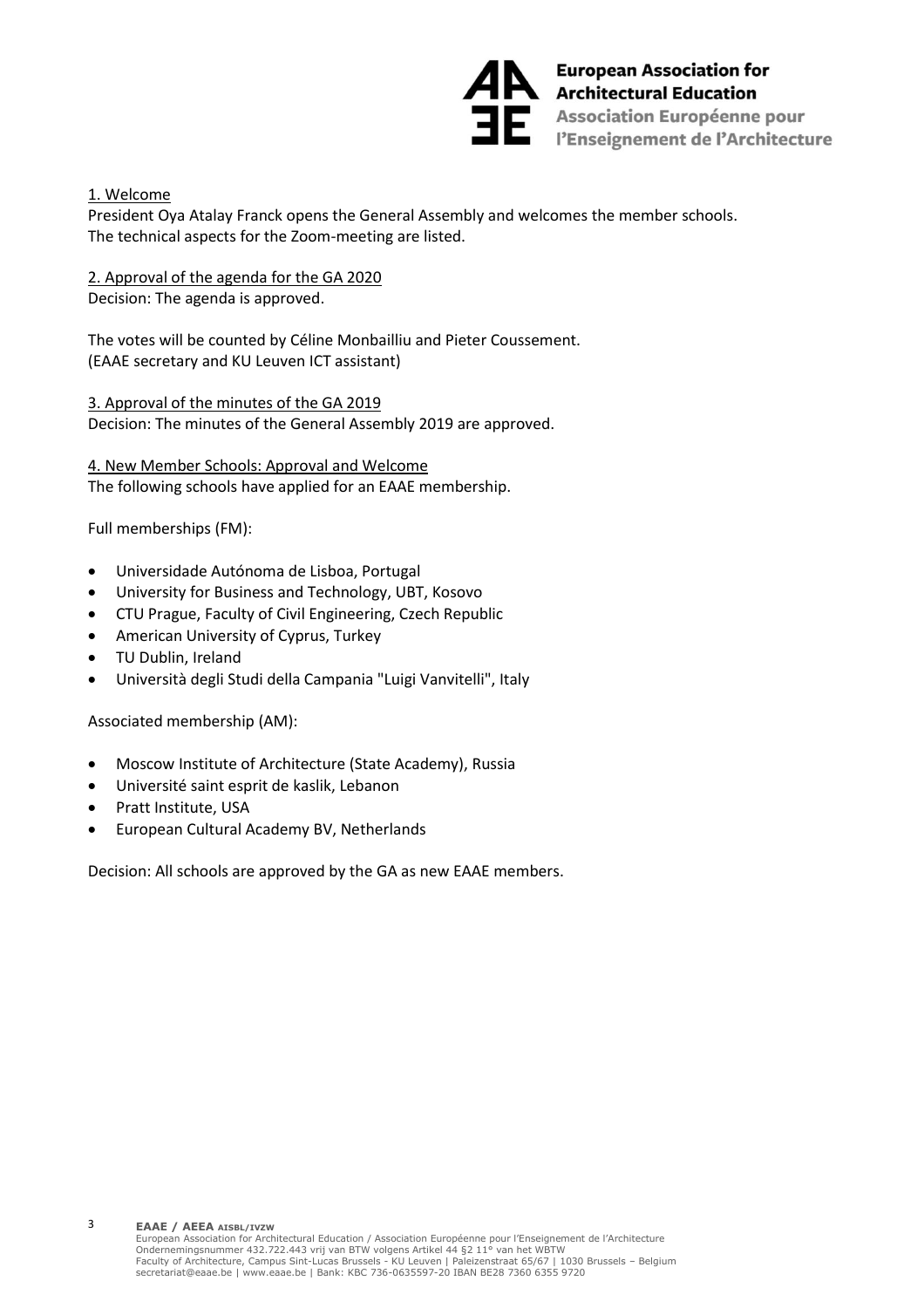

European Association for<br>Architectural Education Association Européenne pour<br>
l'Enseignement de l'Architecture

## 5. President's report of the previous year and outlook

## **5.1 Tempestuous Times – an extraordinary year**

- EAAE remains a platform for sharing ideas and solutions and staying connected
- networking with partner organisations continues ( $CA<sup>2</sup>RE$ ,  $CA<sup>2</sup>RE+$ , Vienna Declaration, etc.)
- all projects are running (see below)
- all planned events took/will take place (some online, some postponed; see below)
- we have lost Susanne Komossa (former Council member and member of Research Academy)
- special mention: research carried out into the effects of COVID-19 on architecture studio teaching in the UK by the University of Bath [\(http://www.eaae.be/event/effects-covid-19-architecture](http://www.eaae.be/event/effects-covid-19-architecture-studio-teaching-uk/)[studio-teaching-uk/\)](http://www.eaae.be/event/effects-covid-19-architecture-studio-teaching-uk/)
- presentation of the p-EA platform (from the Education Academy)
- presentation of the CA²RE+ EVENT from 2020 (from the Research Academy)
- presentation of the events/activities on a digital timeline to demonstrate the changes due to COVID-19 (see annex timeline 2020/21)
- The ongoing EAAE projects:

4

- o Architectural Periodicals Database
- o Policy Papers EAAE Academies
- o Communication Strategy
- o Revision of Statutes
- o Frascati Manual (next step after finalisation of [Vienna Declaration for Artistic Research](http://www.eaae.be/event/vienna-declaration-artistic-research/)
- Current EAAE research cooperations:
	- o Architecture's Afterlife: the multi-sector impact of an architecture degree (Lead: Royal College of Art)
	- o Erasmus+: CA<sup>2</sup>RE+ Collective Evaluation on Design Driven Doctoral Training (Lead: University of Ljubljana)
	- o Erasmus+: RESHAPE Reshaping Architectural Education in Europe (Lead: European Cultural Academy)
	- o Erasmus+ KA2 CBHE joint project: "Internationalization of Higher Education in Architecture through Research Teamwork for Society - on Migration: i-HEARTS" (Lead: Hasselt University)
	- o Erasmus+: European Project in Learning Spaces (Lead: Escola Tècnica Superior d'Arquitectura de Barcelona – Universitat Politècnica de Catalunya)
	- o Horizon 2020: ELivATE (Lead: Technische Universität München)
	- o Danube Transnational Programme: IN-BEST-ARCH (Lead: Karlsruher Institut für Technologie)
	- o Creative Europe Cooperation Project: A-PLACE (Lead: Uni La Salle)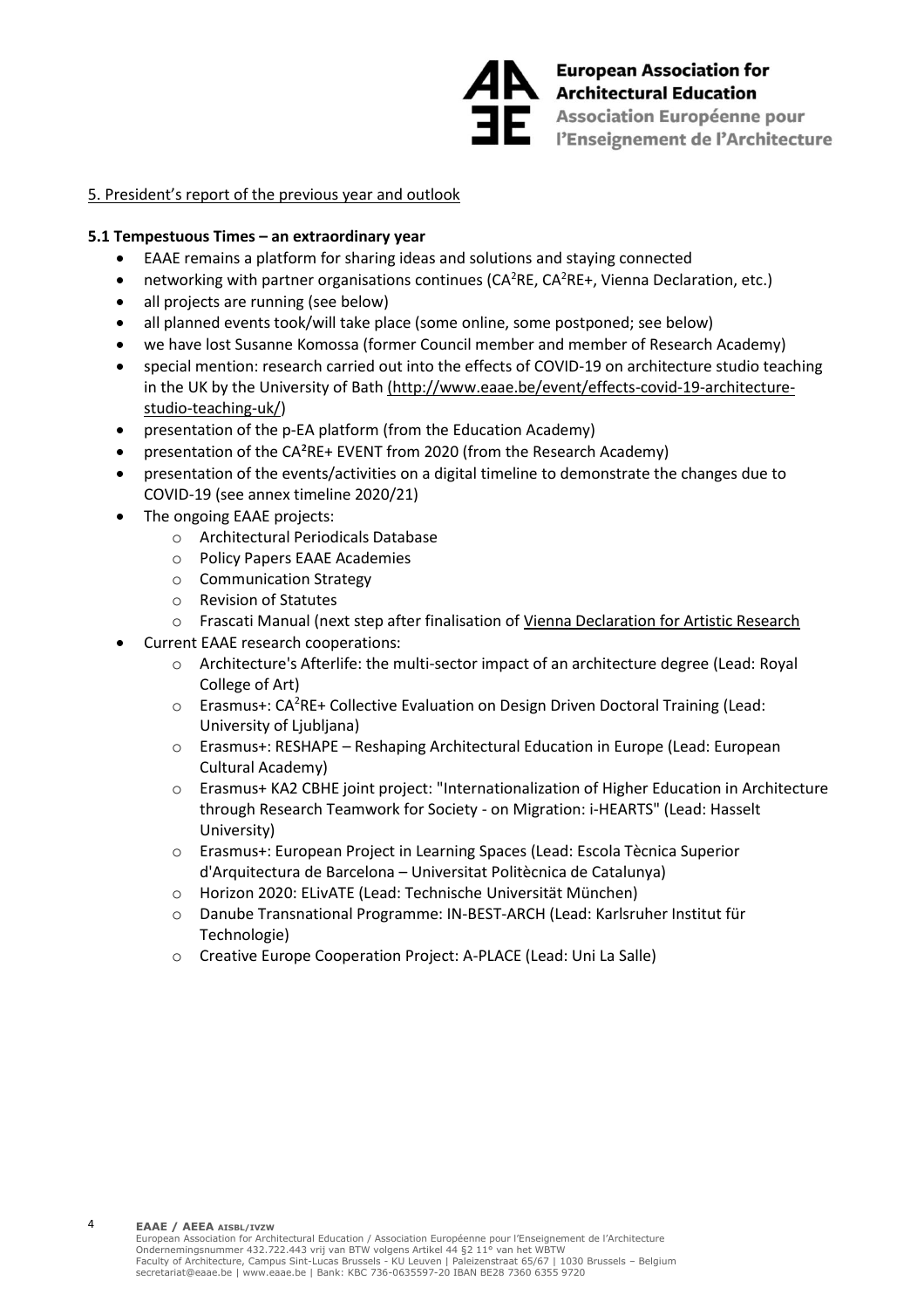

**AN** European Association for<br>Architectural Education Association Européenne pour<br>l'Enseignement de l'Architecture

## **5.2 EAAE Goals for 2020**

**Improving quality of education and research toward a better building culture** Networking deans and definition of agendas Joint conferences on research and education (see below) Connecting to practice and industry and European higher education authorities **Strengthening our community and reaching out further** Teachers Training Sessions Education Academy Platform p-EA Education Academy CA<sup>2</sup>RE+ Conferences and Doctoral Training Sessions Research Academy **Connecting to peer networks** White Paper on Artistic Research with AEC, CILECT, Culture Action Europe, Cumulus, ELIA, EQ-Arts, MusiQuE and SAR CA2RE with ELIA and ARENA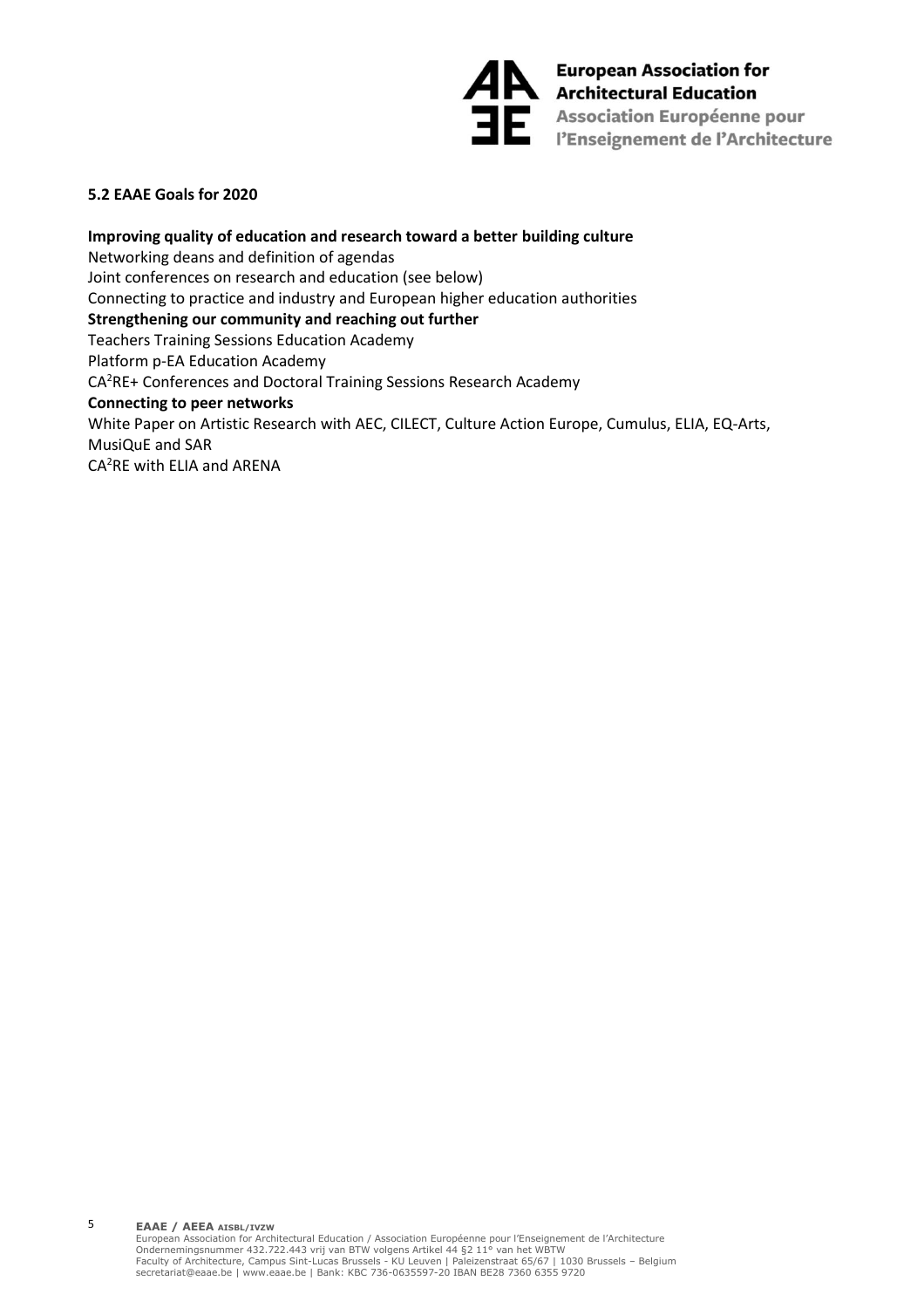

## 6. The EAAE Economy by Treasurer Dag Boutsen

## **6.1 The Treasurer's Report on EAAE Membership and Economy 2020**

Presentation of the membership evolution over the past 7 years. Number of total members on 28.08.2020: 124 (117 full, 4 associated and 3 individual). Expected number of total members (full, associated and individual) by the end of 2020: approx. 140.





*Graphic 1: column 2020 (dd 28.08.2020)*



## Finances in/out 2020 on 13.08.2020

| <b>EAAE 2020 - IN</b> |         |
|-----------------------|---------|
| Individual membership | 400€    |
| Associated membership | 2500€   |
| Full membership       | 72.800€ |
|                       |         |
| <b>TOTAL</b>          | 75.700€ |

| <b>EAAE 2020 - OUT</b>                       |            |
|----------------------------------------------|------------|
| General costst (bank,<br>accountancy, taxes) | 5462,93€   |
| Administration, secretariat and<br>webmaster | 255,76€    |
| Website                                      | 4996,9€    |
| <b>TOTAL</b>                                 | 10.715.59€ |

#### **EAAE / AEEA AISBL/IVZW**

6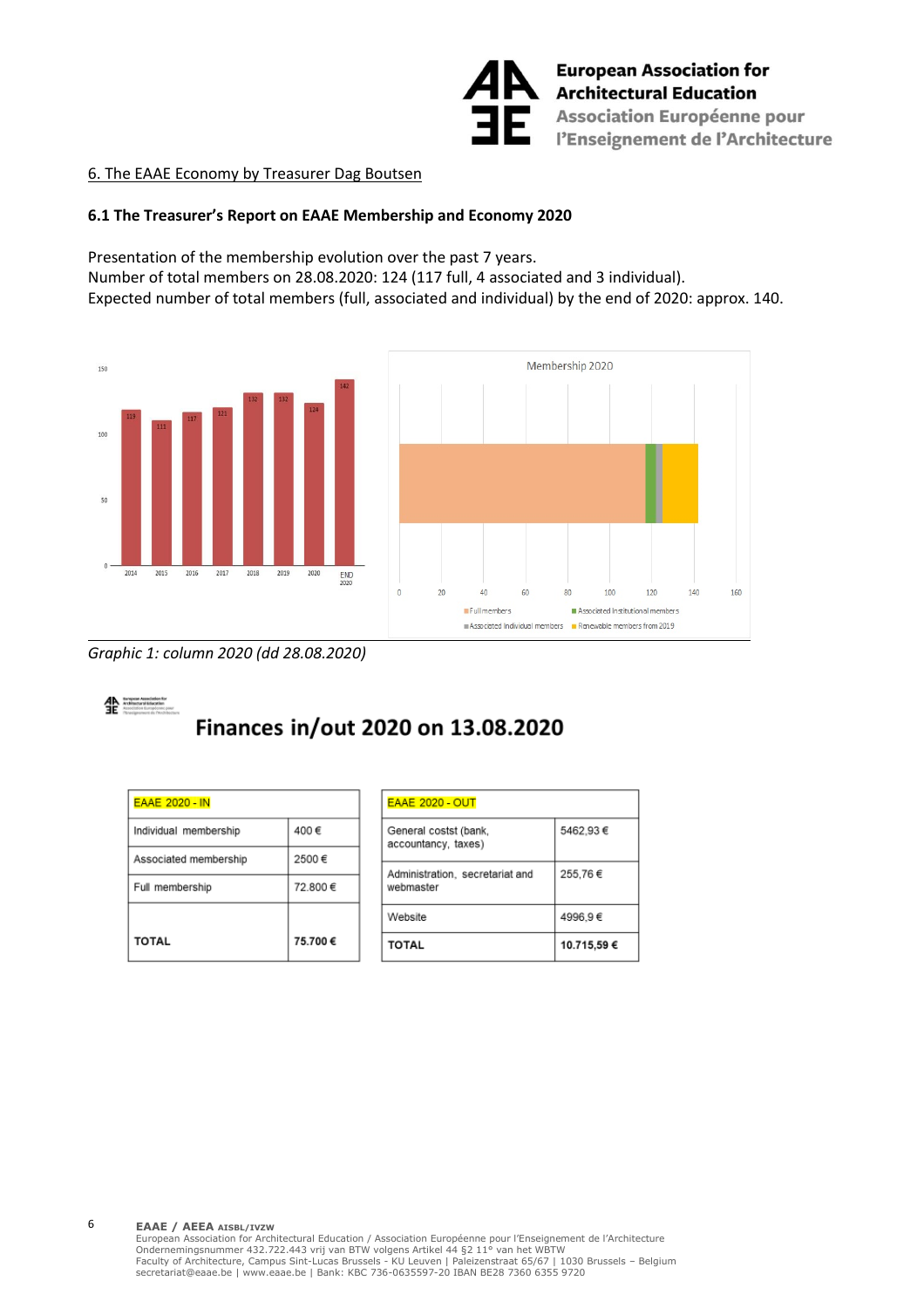

European Association fo<br>Architectural Education<br>Association Européenne **European Association for** Association Européenne pour l'Enseignement de l'Architecture

## **6.2 Approval and vote of the annual accounts 2019 and Auditor's report 2019**

The annual accounts and auditor's report from 2019 can be looked into on our [website.](http://www.eaae.be/wp-content/uploads/2020/07/Provisional-Annual-accounts-EAAE-2019__CM-05062020.pdf)



7

# Finances in/out 2019

| <b>EAAE 2019 - OUT</b>                       |             |
|----------------------------------------------|-------------|
| General costs (bank,<br>accountancy, taxes)  | 4513.92€    |
| general council costs                        |             |
| Administration, secretariat and<br>webmaster | 40.959,05€  |
| erasmus+                                     | 4420€       |
| conference/GA                                | 16.009,68 € |
| website                                      | 760,79€     |
| <b>TOTAL</b>                                 | 66.663,44 € |

| <b>EAAE 2019 - IN</b>                  |             |  |
|----------------------------------------|-------------|--|
| school full membership                 | 64.467,9€   |  |
| associated institutional<br>membership | 884.95€     |  |
| associated individual<br>membership    | 300€        |  |
| sponsoring VELUX                       | 10.000€     |  |
| workshop fees and<br>conferences       | 14.466€     |  |
|                                        |             |  |
| TOTAL                                  | 90.118,85 € |  |

43 schools voted, 48 full members were present at the GA. The quorum was reached. Decision: The annual accounts 2019 and the Auditor's report 2019 are voted and unanimously? approved by the GA.

**EAAE / AEEA AISBL/IVZW** European Association for Architectural Education / Association Européenne pour l'Enseignement de l'Architecture<br>Ondernemingsnummer 432.722.443 vrij van BTW volgens Artikel 44 §2 11° van het WBTW<br>Faculty of Architecture, Ca secretariat@eaae.be | www.eaae.be | Bank: KBC 736-0635597-20 IBAN BE28 7360 6355 9720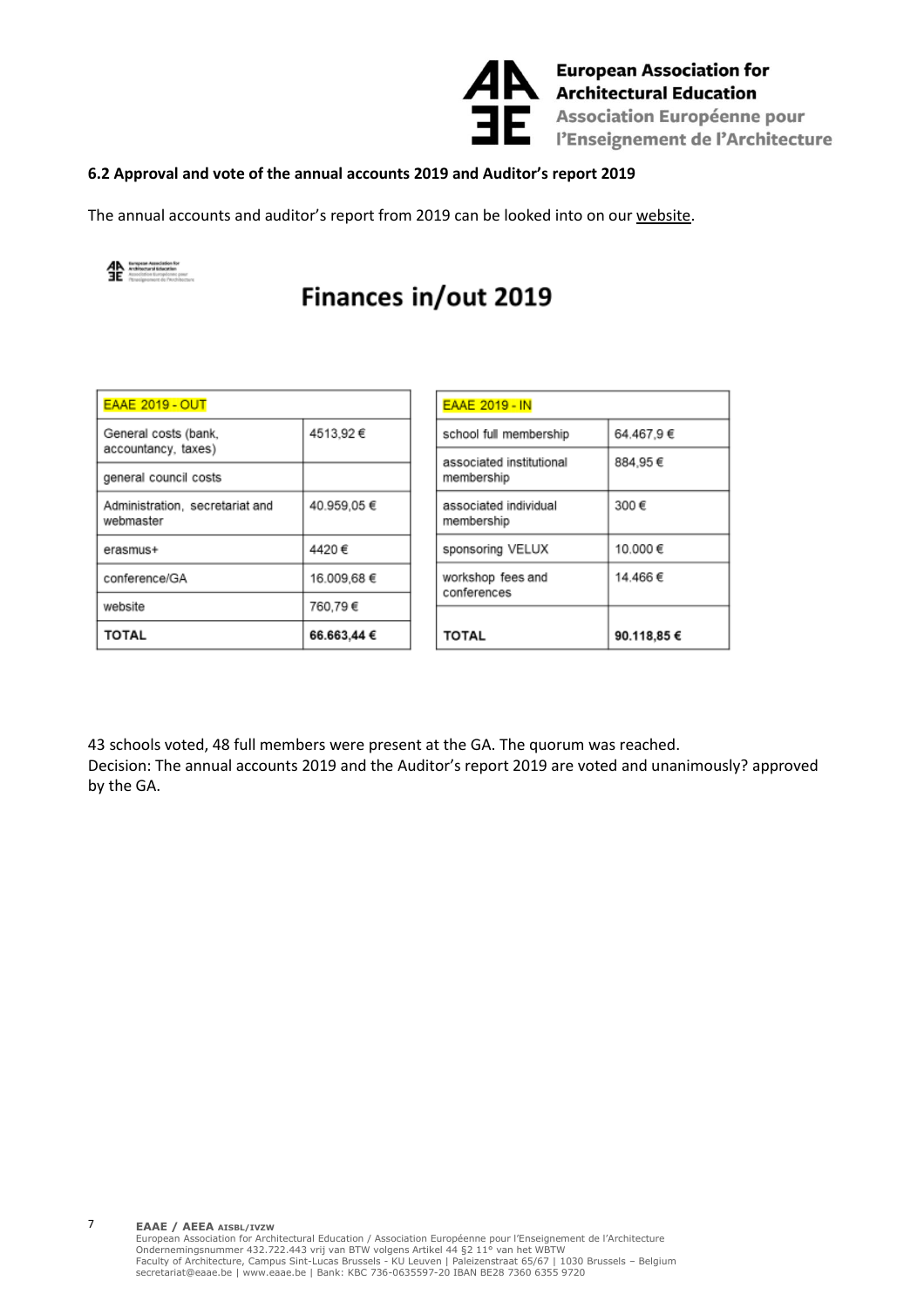

## **6.3 Presentation and vote on the budget 2021**

|  | European Association for<br>Architectural Education<br>Vote on the budget for 2021<br>telos tiuropócnino pou |                     |                   |                      |
|--|--------------------------------------------------------------------------------------------------------------|---------------------|-------------------|----------------------|
|  | COSTS                                                                                                        | budget to vote 2021 | budget voted 2020 | estimated costs 2020 |
|  | General Costs (bank,<br>accountancy, legal<br>advisor, taxes)                                                | 7000€               | $8000 \in$        | 5463€                |
|  | Website (WP,<br>communicatio. Zoom.<br>pEA, database)                                                        | 15000€              | 10000€            | 4996€                |
|  | Administration.<br>secretariat.<br>webmaster                                                                 | 42000€              | 42500€            | 50256€               |
|  | Academy support                                                                                              | 10000 $∈$           | 10000€            | 0€                   |
|  | Advocacy and<br>networking                                                                                   | 5500€               | 7500€             | 0€                   |
|  | Unexpected costs                                                                                             | 5000€               | 7000€             | ∩€                   |
|  | Council represen-<br>tation                                                                                  | $0 \in$             | 2500€             | $0 \in$              |
|  | Council meetings                                                                                             | 0€                  | 2500€             | 0€                   |
|  | Total                                                                                                        | 84500               | 90000             | 60715                |

44 schools voted, 48 full members were present at the GA. The quorum was reached. Decision: The proposed budget 2021 is voted and approved unanimously by the GA.

**EAAE / AEEA AISBL/IVZW** European Association for Architectural Education / Association Européenne pour l'Enseignement de l'Architecture<br>Ondernemingsnummer 432.722.443 vrij van BTW volgens Artikel 44 §2 11° van het WBTW<br>Faculty of Architecture, Ca

8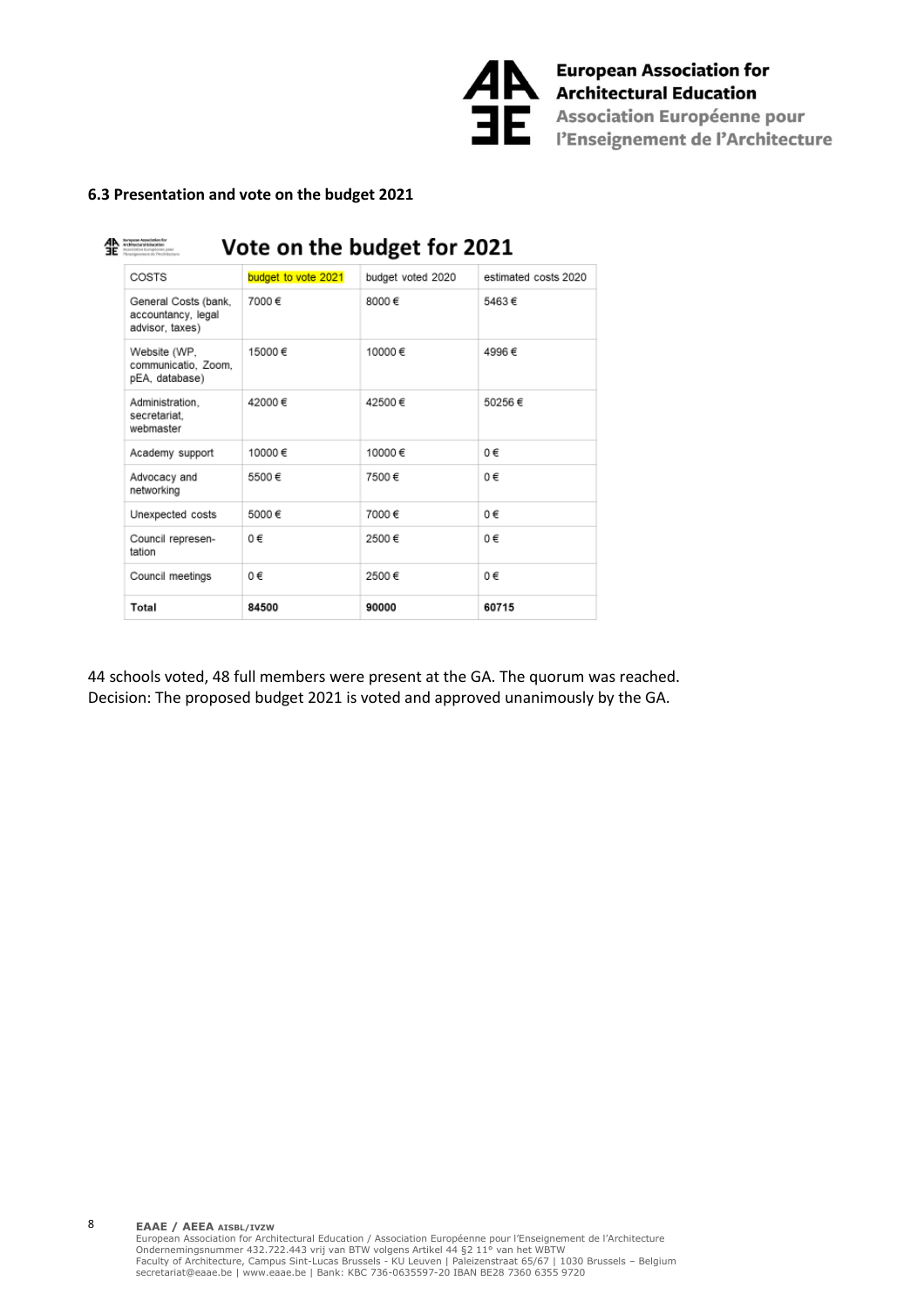

European Association for<br>Architectural Education Association Européenne pour<br>l'Enseignement de l'Architecture

## 7. Elections by EAAE Vice President Ilaria Valente

## **Proposal to postpone by one year the election procedures**

In 2020 the election of the President, the Vice President and 1 Council member was supposed to take place.

Due to the Covid-19 pandemic emergency, considering the necessity of guaranteeing a complete and shared election procedure and the continuity of EAAE management, the Council proposes to the GA to shift of one year the mandate to all the Council Members and the related election procedures.

## **Current EAAE Council:**

9

| President: Oya Atalay Franck   | 2017-2020 |
|--------------------------------|-----------|
| Vice President: Ilaria Valente | 2017-2020 |
| Treasurer: Dag Boutsen         | 2019-2022 |
| <b>Harriett Harris</b>         | 2017-2020 |
| Roberto Cavallo                | 2018-2021 |
| Johan De Walsche               | 2018-2021 |
| Dalibor Hlaváček*              | 2018-2021 |
| Mia Roth-Čerina                | 2018-2021 |
| Sally Stewart*                 | 2018-2021 |
| Tadeja Zupančič                | 2018-2021 |
| João Pedro Xavier              | 2019-2022 |

(\*) Council Members in the second term.

## **Voting to postpone by one year the election procedures**:

42 schools voted, 48 full members were present at the GA. The quorum was reached. Decision: The proposal is voted and approved unanimously by the GA.

**EAAE / AEEA AISBL/IVZW** European Association for Architectural Education / Association Européenne pour l'Enseignement de l'Architecture<br>Ondernemingsnummer 432.722.443 vrij van BTW volgens Artikel 44 §2 11° van het WBTW<br>Faculty of Architecture, Ca secretariat@eaae.be | www.eaae.be | Bank: KBC 736-0635597-20 IBAN BE28 7360 6355 9720